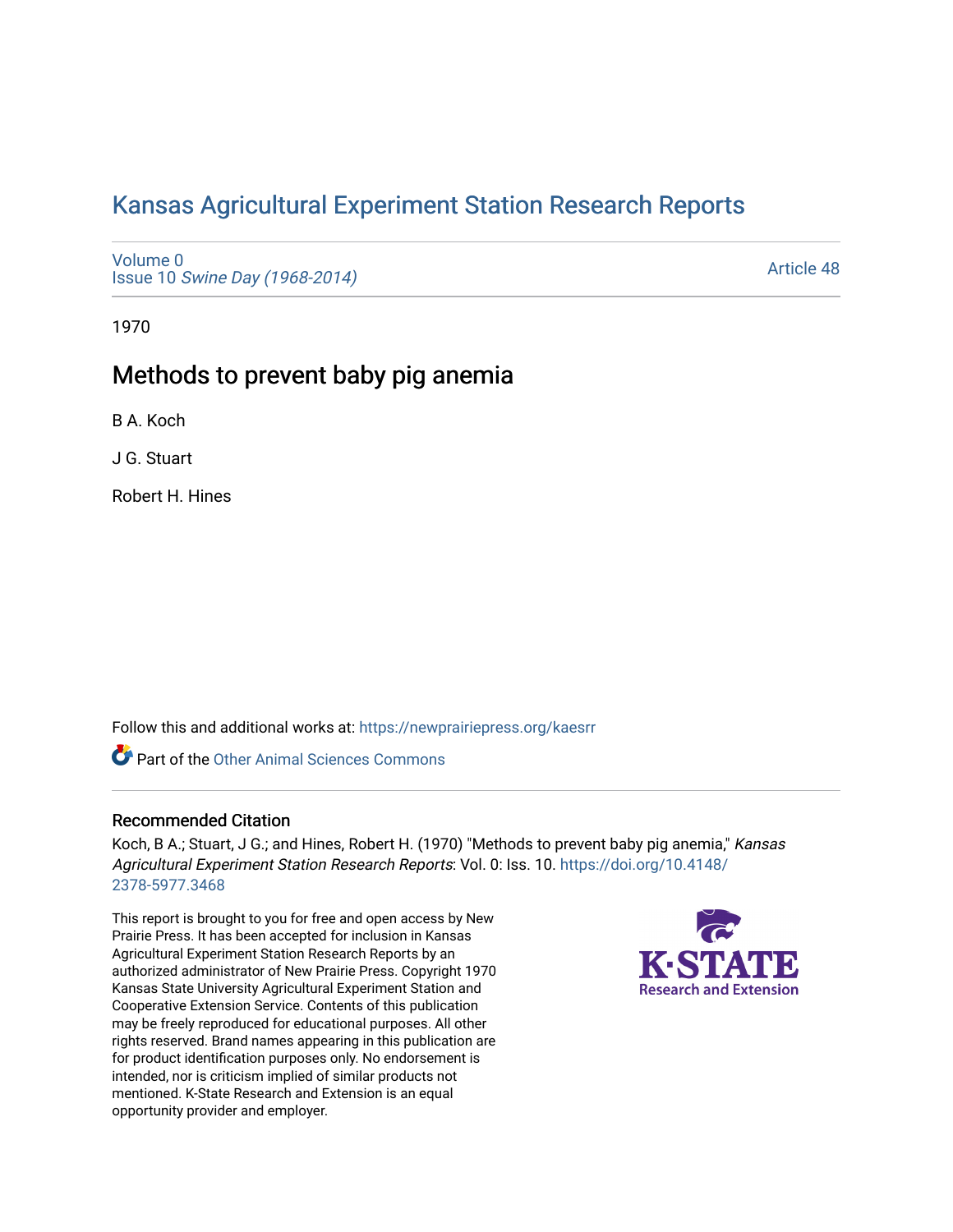## Methods to prevent baby pig anemia

### Abstract

Three trials were conducted involving 231 head of pigs to determine the efficiency of various methods of providing supplemental iron to baby pigs. All treatment groups were effective in maintaining normal hematocrit values with no symptoms of baby pig anemia. Weight gains were similar in all trials.; Swine Day, Manhattan, KS, October 1, 1970

### Keywords

Swine day, 1970; Report of progress (Kansas State University. Agricultural Experiment Station and Cooperative Extension Service); 163; Swine; Anemia

#### Creative Commons License



This work is licensed under a [Creative Commons Attribution 4.0 License](https://creativecommons.org/licenses/by/4.0/).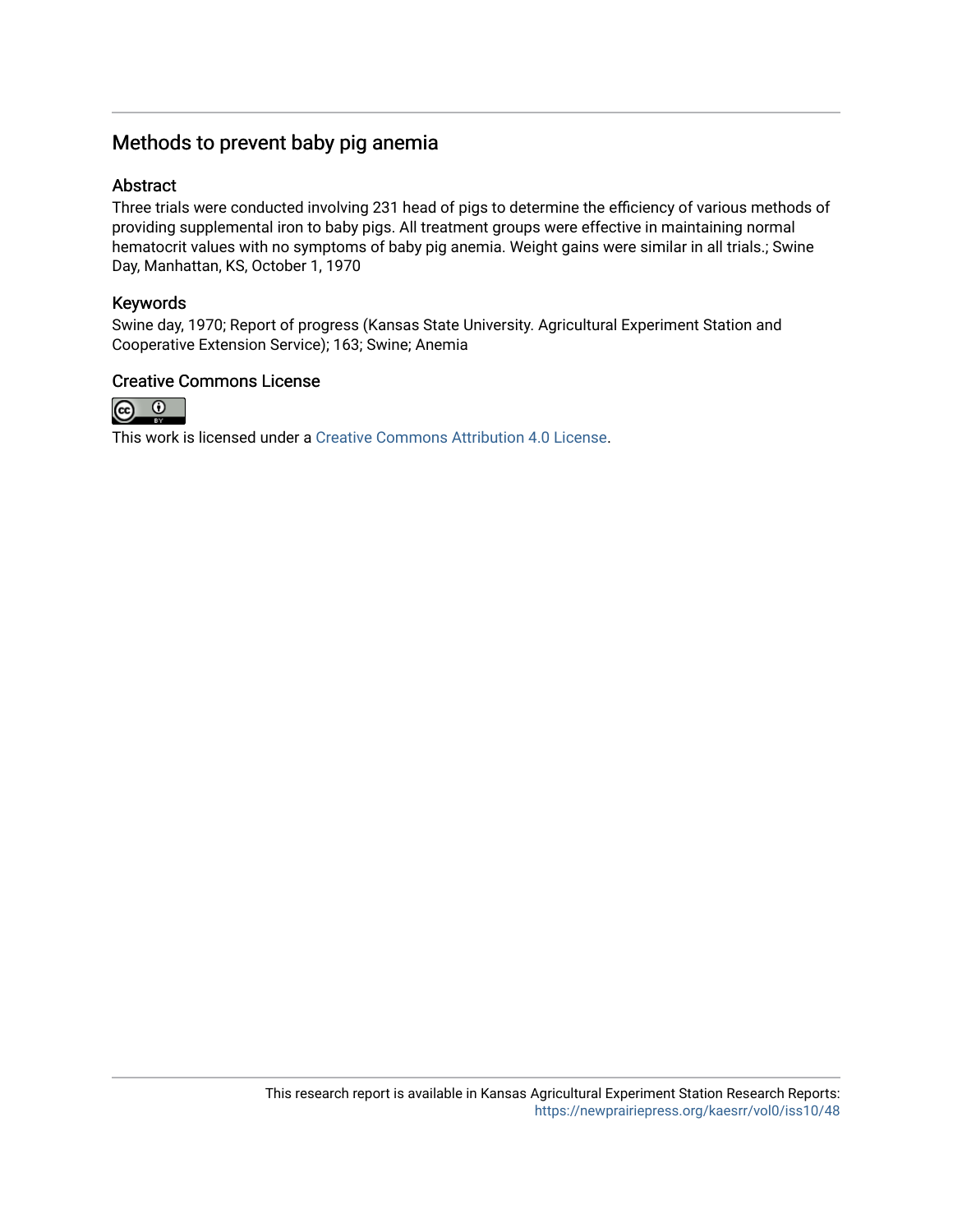K

Methods to Prevent Baby Pig Anemia

R. H. Hines, B. A. Koch, J. G. Stuart

 $\boldsymbol{U}$ 

#### Summary

Three trials were conducted involving 231 head of pigs to determine the efficiency of various methods of providing supplemental iron<br>to baby pigs. All treatment groups were effective in maintaining normal hematocrit values with no symptoms of baby pig anemia. Weight gains were similar in all trials.

#### Procedure

Trial 1: Five litters of pigs were assigned randomly to each of these treatments:

- Treatment  $A Injectable$  iron dextran (150 mg), administered intramuscularly in ham when pigs were 4 days old.
- Treatment B Injectable iron dextran (100 mg), administered intramuscularly in ham 4th day after birth. In addition, a water-soluble iron (ferric ammonium citrate) was offered pigs free choice from day 10 to day 28.
- Treatment C Injectable iron dextran (100 mg), administered intramuscularly in ham on day 4. In addition, an iron mineral block was offered free choice from days 10-28. All pigs were weighed at 4 days, 14 days, and 28 days of age. Hematocrits were determined at those ages using blood from an ear vein.

Trial 2: Five litters of pigs assigned to these treatments: (Pigs were weighed and hematocrit values determined at 4, 14, and  $28$  days)

Treatment D - Odd-numbered pigs in each litter administered iron dextran (150 mg) intramuscularly on day 4. Water soluble iron was offered days 1-20.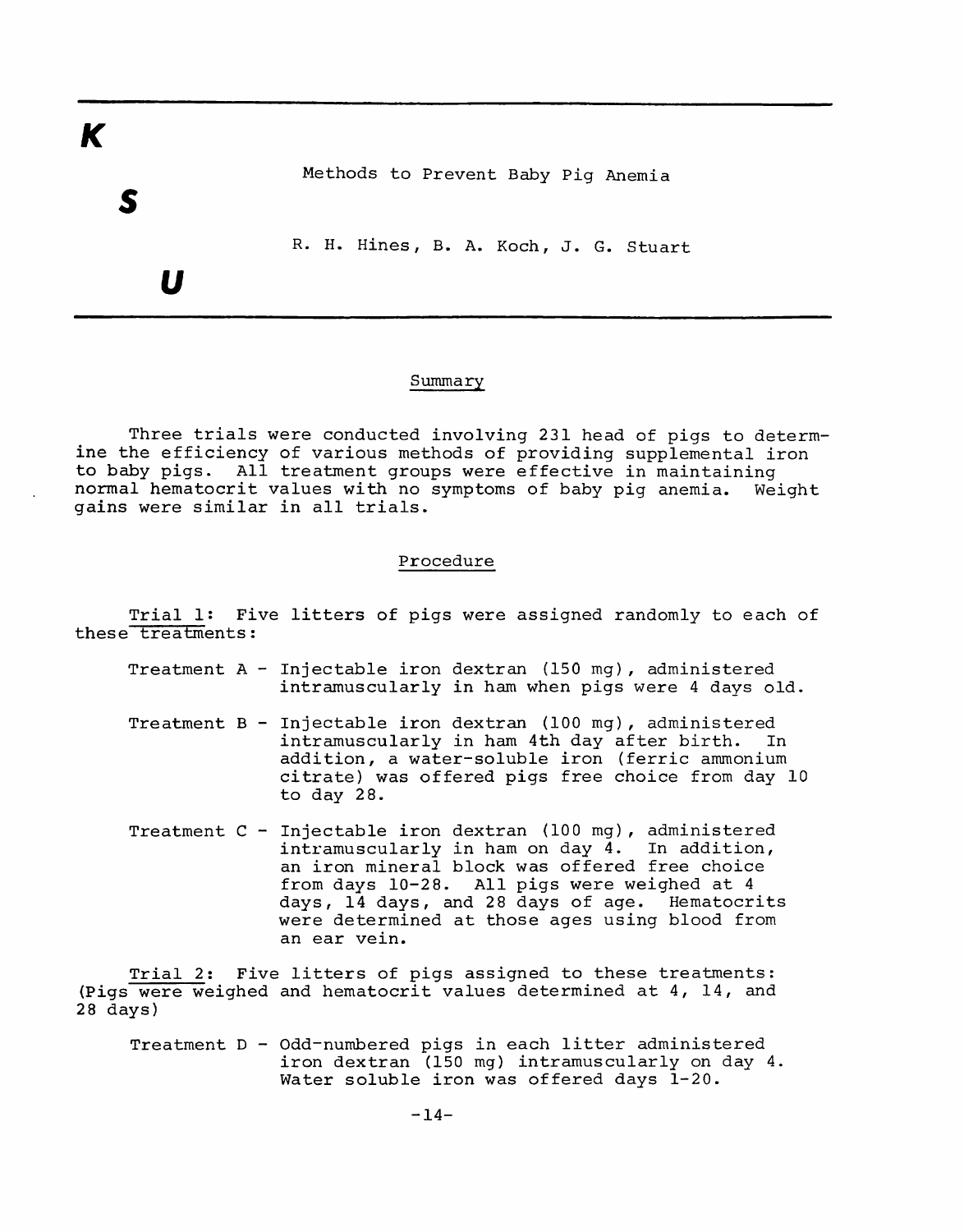Treatment E - Even numbered pigs had access to water soluble iron (ferric amonium citrate) from the first to the 20th day.

Trial 3: Five litters of pigs were assigned to these treatments: (Pigs were weighed and hematocrit values determined at 4, 14, and 28 days)

- Treatment F Odd-numbered pigs in each litter administered iron dextran (150 mg), intramuscularly on day 4. An iron mineral block was offered days 1-20.
- Treatment G Even-numbered pigs in each litter offered an iron mineral block days 1-20.

#### Results and Discussion

In all trials pigs were reared in confinement on concrete slatted floor. Creep feed was offered each litter from day 14 to weaning, at  $30-35$  days of age.

Results of trial 1 are summarized in table 11. No significant difference in weight at 14 days or 28 days was found. Hematocrit values were similar with no symptoms of baby pig anemia.

Trial 2 data are presented in table 12. Weight gains were greater for the odd-numbered pigs (injectable iron plus access to iron block). Hematocrit values were significantly higher for odd-numbered than for even-numbered pigs in each litter. The even-numbered ones had access only to the iron block.

Data from trial 3 are presented in table 13. Weight gains were similar, although odd-numbered pigs (injectable iron plus access to water soluble iron) were slightly heavier. Hematocrit values were significantly higher for pigs receiving injectable iron plus water soluble iron than for pigs with access only to water soluble iron.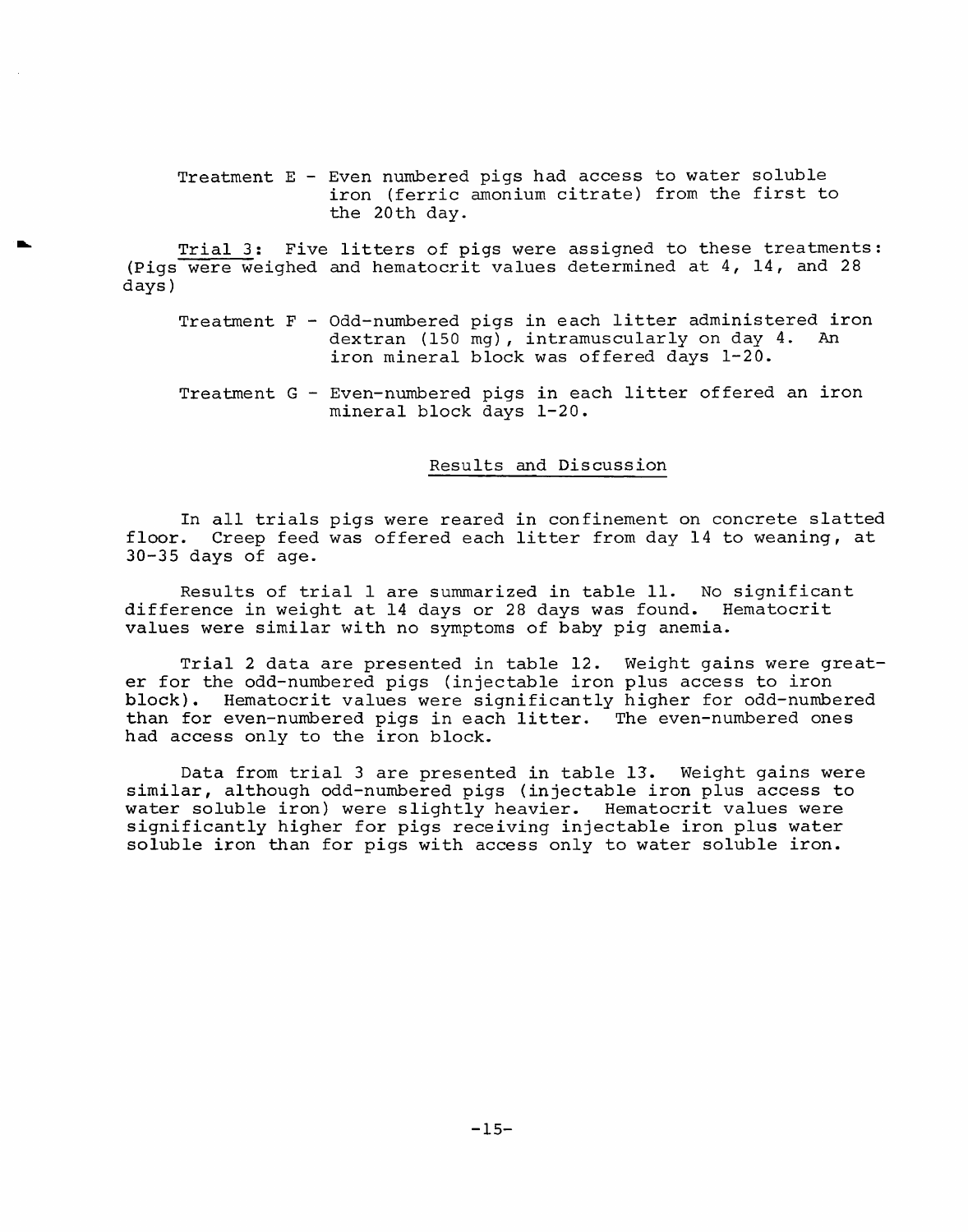|                                                                 | Treatment            |                                                 |                                       |
|-----------------------------------------------------------------|----------------------|-------------------------------------------------|---------------------------------------|
| Item                                                            | A<br>$Inj.-150mg.$   | $\overline{B}$<br>$Inj.-100mg. +$<br>iron block | С<br>$Inj.-100mg. +$<br>water soluble |
| No. pigs<br>No. litters                                         | 45<br>5              | 40<br>5                                         | 47<br>5                               |
| Weight, lbs.<br>(Avg. per pig)<br>4 days<br>14 days<br>28 days  | 4.0<br>7.5<br>13.9   | 4.6<br>8.1<br>14.8                              | 4.1<br>7.9<br>14.1                    |
| Hematocrit, %<br>(Avg. per pig)<br>4 days<br>14 days<br>28 days | 29.6<br>36.9<br>36.4 | 29.4<br>35.4<br>37.4                            | 29.1<br>37.4<br>39.9                  |

|  |  | Table 11. Efficacy of Supplementing Iron Injections to Prevent |  |  |
|--|--|----------------------------------------------------------------|--|--|
|  |  | Pig Anemia                                                     |  |  |

 $\lambda$ 

 $\bullet$ 

Table 12. Efficacy of an Iron Mineral Block to Prevent Pig Anemia

|                         | Treatment             |            |
|-------------------------|-----------------------|------------|
|                         | D<br>Inj. $-150mg. +$ | E          |
| Item                    | iron block            | Iron block |
| No. pigs<br>No. litters | 24                    | 27<br>5    |
| Weight, lbs.            |                       |            |
| 4 days                  | 3.4                   | 3.4        |
| 14 days                 | 6.8                   | 6.7        |
| 28 days                 | 12.7                  | 12.0       |
| Hematocrit, %           |                       |            |
| 4 days                  | 28.4                  | 27.8       |
| 14 days                 | 38.5                  | 26.4       |
| 28 days                 | 40.1                  | 32.1       |